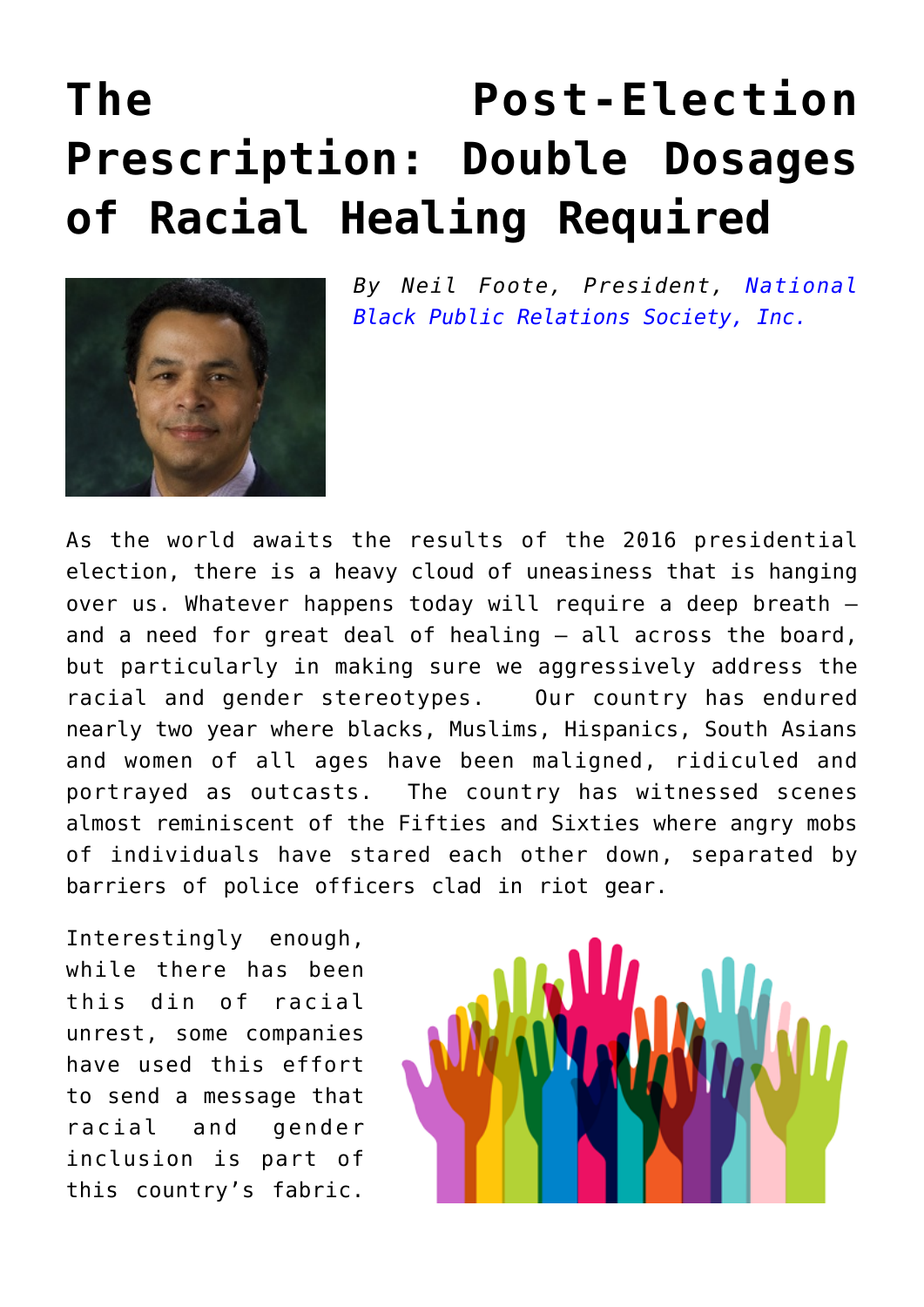Take a look at Chase

Bank has a series of new ads, including Golden State Warrior's [Steph Curry](https://www.youtube.com/watch%3Fv=ppshfXH4IXY) or its [Tango TV](https://www.youtube.com/watch?v=XdFQfOi1WXs) ad. P&G, the multinational consumer goods company, has a new ad featuring a [transgender](https://www.bizjournals.com/cincinnati/news/2016/08/16/p-g-hires-transgender-model-for-ad-campaign.html) model. Then there's ATT's CEO [Randall Stephenson](https://www.cnet.com/news/at-t-ceo-randall-stephenson-defends-black-lives-matter/) who urged his more than 273,000 employees to engage in the difficult conversation about race. These corporate efforts are not random. Each ad campaign is carefully conceived, scripted, and cast with a specific targeted market in mind. When a CEO chooses to talk about race, this is a major step that is designed to send a message about the company's commitment to diversity and inclusion internally – and to its consumers. These actions speak louder than words. They transcend the vitriol we've heard on the campaign trail. These actions acknowledge that the consumer buying power of blacks, Hispanics and Asians is more than \$1 trillion and the LGBT community's buying power is nearly \$1 billion. These are real live people who are our neighbors, co-workers, our friends and members of our family.

The business of diversity does matter – despite what critics who would say these ad campaigns and Stephenson's message are too politically correct, bowing to pressure from liberals. Sadly, this is a shortsighted view of the world. This ignores the demographic changes in this country that are driving dynamic growth in cities and suburbs. This myopia overshadows the reality that many racial differences are overblown, highlighted by ugly images of blacks or Hispanics shouting at whites. On a daily basis, this is not happening. On a daily basis, blacks, whites, Hispanics, Asians and members of the LGBT community are working and playing together – without tension. There are police doing working their beats without shooting or harassing the people they're protecting.

Of course, the intent is not to paint a picture that we live in a Polyanna world where everyone gets along all the time. The intent is to move past Election Day with a sense that the